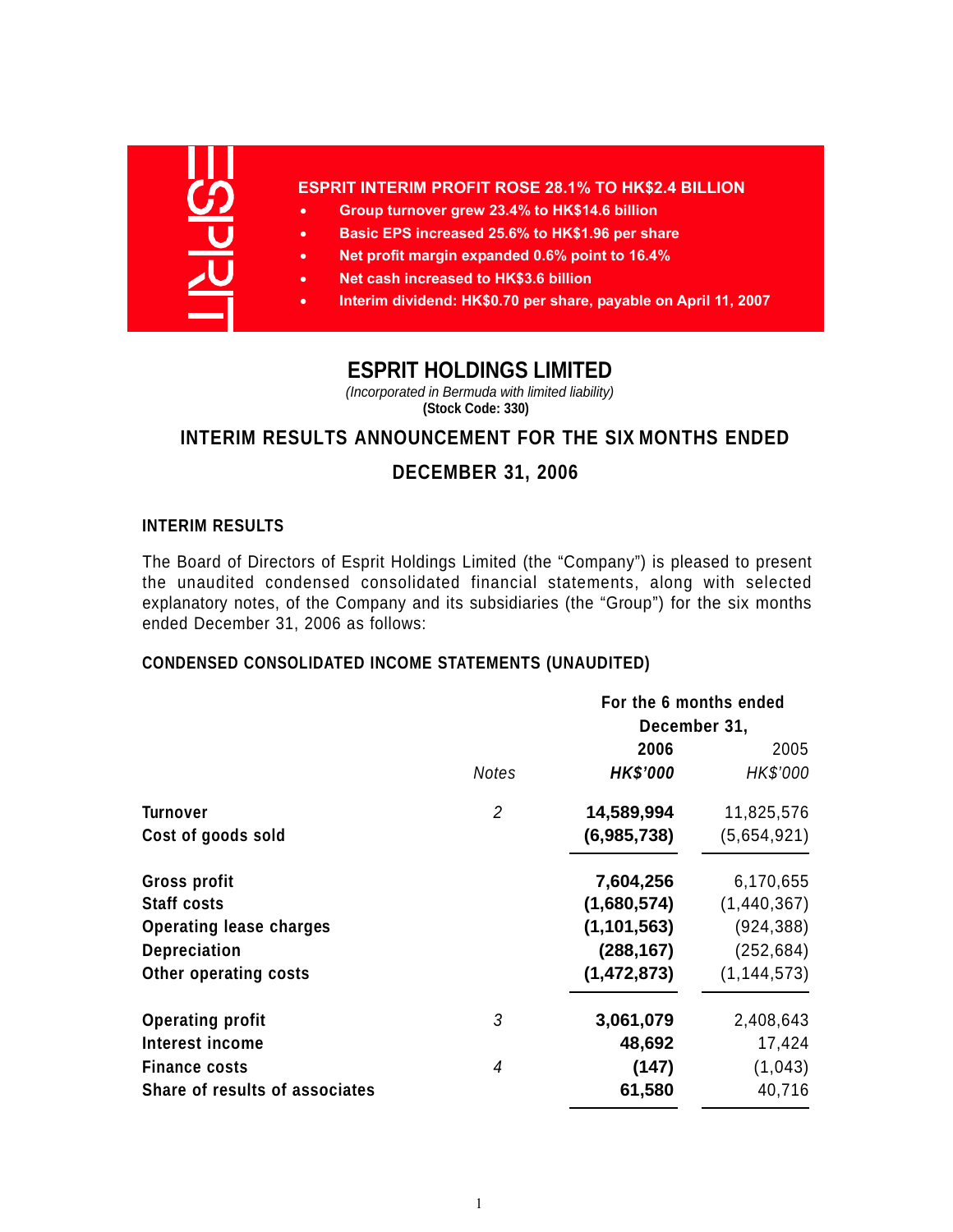| <b>Profit before taxation</b><br><b>Taxation</b> | 2<br>5 | 3,171,204<br>(771, 597) | 2,465,740<br>(592, 775) |
|--------------------------------------------------|--------|-------------------------|-------------------------|
| Profit attributable to shareholders              |        | 2,399,607               | 1,872,965               |
| Interim dividend                                 | 6      | 861,469                 | 607,139                 |
| Earnings per share                               |        |                         |                         |
| - Basic                                          | 7      | HK\$1.96                | HK\$1.56                |
| - Diluted                                        | 7      | HK\$1.94                | HK\$1.53                |

# **CONDENSED CONSOLIDATED BALANCE SHEETS**

|                                              |              | <b>Unaudited</b> | Audited   |
|----------------------------------------------|--------------|------------------|-----------|
|                                              |              | December 31,     | June 30,  |
|                                              |              | 2006             | 2006      |
|                                              | <b>Notes</b> | <b>HK\$'000</b>  | HK\$'000  |
| <b>Non-current assets</b>                    |              |                  |           |
| Intangible assets                            |              | 2,037,884        | 2,027,244 |
| Property, plant and equipment                | 8            | 2,438,293        | 2,428,720 |
| Other investments                            |              | 7,846            | 7,846     |
| Investments in associates                    |              | 333,007          | 268,547   |
| Prepaid lease payments                       |              | 177,893          | 180,094   |
| Deferred tax assets                          |              | 392,616          | 315,248   |
|                                              |              | 5,387,539        | 5,227,699 |
| <b>Current assets</b>                        |              |                  |           |
| Inventories                                  |              | 1,824,837        | 2,101,276 |
| Debtors, deposits and prepayments            | 9            | 3,268,296        | 2,702,040 |
| Amount due from associates                   |              | 117,641          | 102,280   |
| Bank balances and cash                       |              | 2,326,233        | 1,393,947 |
| Short-term bank deposits                     |              | 1,263,469        | 1,324,647 |
|                                              |              | 8,800,476        | 7,624,190 |
| <b>Current liabilities</b>                   |              |                  |           |
| Creditors and accrued charges                | 10           | 2,988,965        | 2,622,555 |
| Unsecured short-term bank loan               |              |                  | 250,000   |
| <b>Taxation</b>                              |              | 986,913          | 514,142   |
|                                              |              | 3,975,878        | 3,386,697 |
| <b>Net current assets</b>                    |              | 4,824,598        | 4,237,493 |
| <b>Total assets less current liabilities</b> |              | 10,212,137       | 9,465,192 |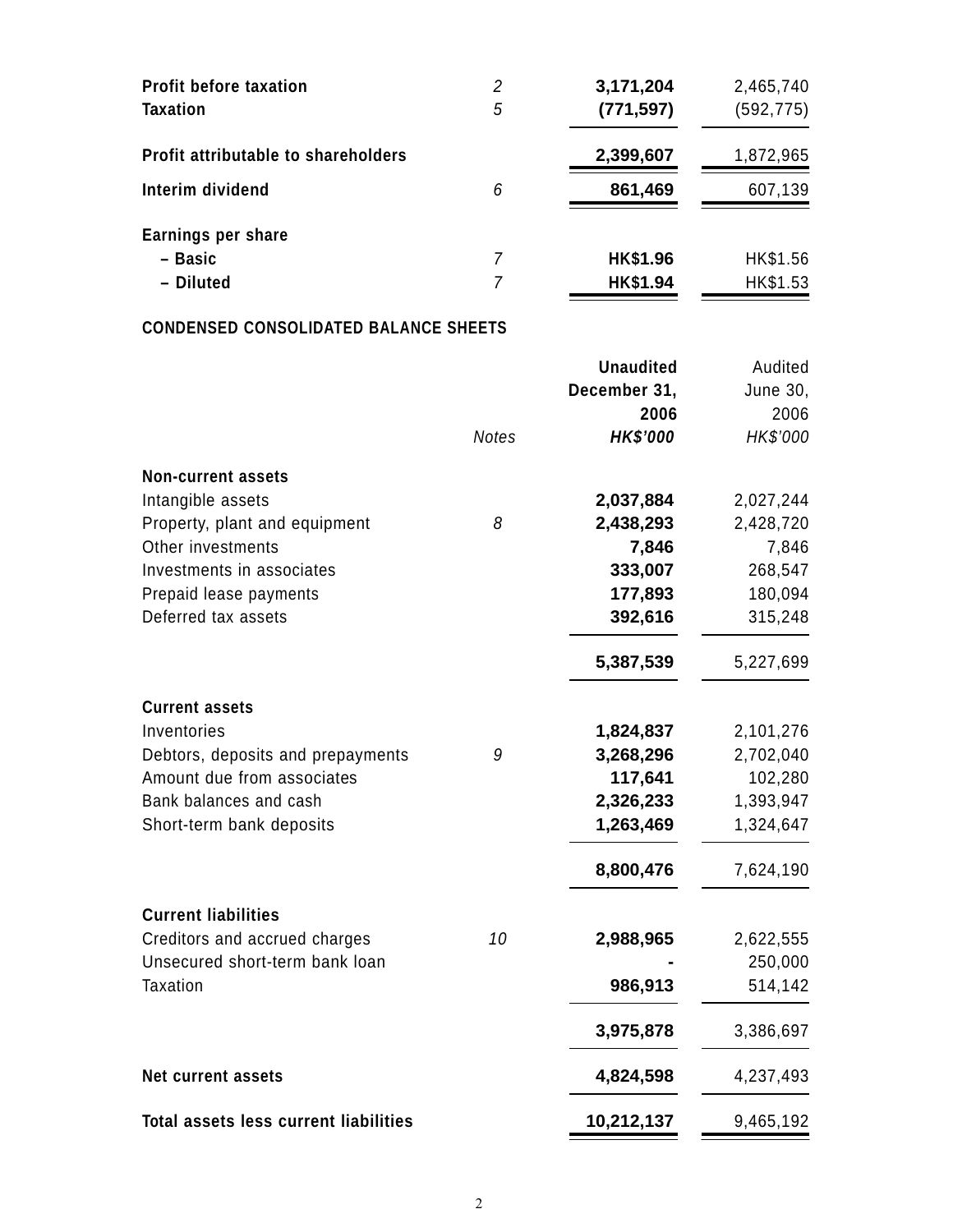| Financed by:               |    |            |           |
|----------------------------|----|------------|-----------|
| Share capital              | 11 | 122,984    | 122,039   |
| <b>Reserves</b>            |    | 9,717,958  | 8,985,220 |
| <b>Shareholders' funds</b> |    | 9,840,942  | 9,107,259 |
| Deferred tax liabilities   |    | 371,195    | 357,933   |
|                            |    | 10,212,137 | 9,465,192 |

#### **NOTES TO THE FINANCIAL STATEMENTS**

#### **1. BASIS OF PREPARATION**

These unaudited condensed consolidated interim financial statements ("interim financial report") are prepared in accordance with the International Accounting Standard IAS 34 "Interim Financial Reporting" issued by the International Accounting Standards Board and Appendix 16 of the Rules Governing the Listing of Securities on The Stock Exchange of Hong Kong Limited (the "Listing Rules").

This interim financial report should be read in conjunction with the annual financial statements for the year ended June 30, 2006. The accounting policies and methods of computation used in the preparation of this interim financial report are consistent with those used in the annual financial statements for the year ended June 30, 2006.

The Group did not early adopt the following International Financial Reporting Standards ("IFRS") and International Financial Reporting Interpretations Committee ("IFRIC") interpretations that have been issued in the period July to December 2006, which will be effective for annual accounting periods commencing on or after March 1, 2007. The adoption of such standards will not result in substantial changes to the Group's accounting policies.

| IFRS 8          | <b>Operating Segments</b>                      |
|-----------------|------------------------------------------------|
| <b>IFRIC 11</b> | IFRS 2 - Group and Treasury Share Transactions |
| IFRIC 12        | Service Concession Arrangements                |

#### **2. TURNOVER AND SEGMENT INFORMATION**

The Group is principally engaged in the wholesale and retail distribution, licensing of quality fashion and life-style products under its own internationally-known =SIPRIT brand name, together with Red Earth cosmetics, skin and body care products.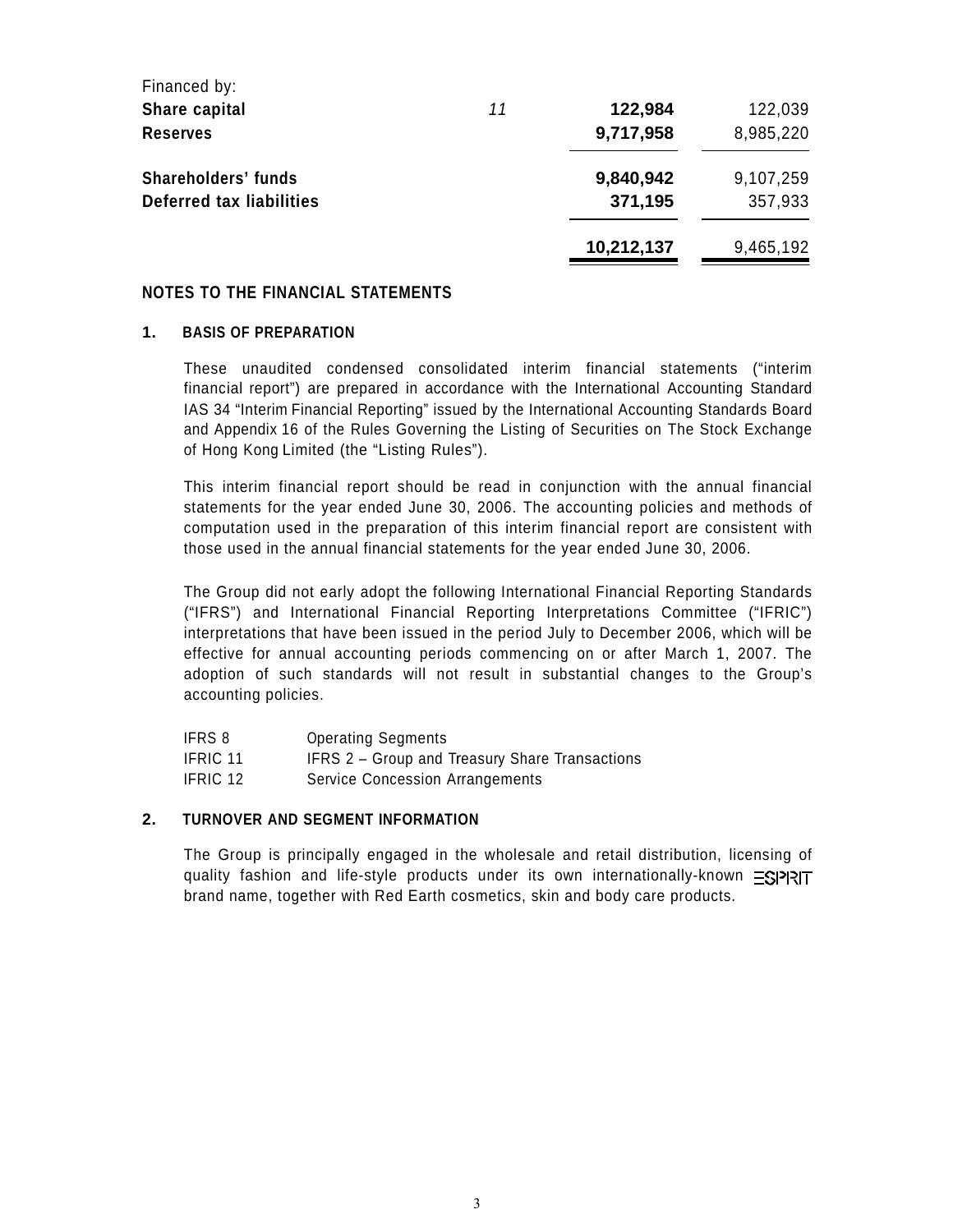|                            | <b>Unaudited</b>       |            |  |
|----------------------------|------------------------|------------|--|
|                            | For the 6 months ended |            |  |
|                            | December 31,           |            |  |
|                            | 2006                   | 2005       |  |
|                            | <b>HK\$'000</b>        | HK\$'000   |  |
| Turnover                   |                        |            |  |
| Sales of goods             | 14,501,235             | 11,729,206 |  |
| Licensing and other income | 88,759                 | 96,370     |  |
|                            | 14,589,994             | 11,825,576 |  |

#### **Primary reporting format – business segments**

The Group's businesses are managed according to the nature of their operations and the products and services they provide. Each of the Group's business segments represents a strategic business unit that offers products and services which are subject to risks and returns that are different from those of other business segments. Inter-segment transactions are entered into under the normal commercial terms and conditions that would also be available to unrelated third parties. Global brand development costs are fully reflected within the licensing segment to reflect the Esprit brand owners' initiative to develop the brand globally both in existing and prospective new markets.

|                                 |                 |                 | Unaudited       |                                          |                 |
|---------------------------------|-----------------|-----------------|-----------------|------------------------------------------|-----------------|
|                                 |                 |                 |                 | For the 6 months ended December 31, 2006 |                 |
|                                 |                 |                 | Licensing       |                                          |                 |
|                                 | Wholesale       | Retail          |                 | & others Eliminations                    | Group           |
|                                 | <b>HK\$'000</b> | <b>HK\$'000</b> | <b>HK\$'000</b> | <b>HK\$'000</b>                          | <b>HK\$'000</b> |
| Turnover                        | 8,059,822       | 6,441,413       | 88,759          |                                          | 14,589,994      |
| Inter-segment revenue           |                 |                 | 349,661         | (349, 661)                               |                 |
|                                 | 8,059,822       | 6,441,413       | 438,420         | (349, 661)                               | 14,589,994      |
| Segment results                 | 1,917,776       | 1,108,718       | 254,331         | (87, 623)                                | 3,193,202       |
| Unallocated net expenses        |                 |                 |                 |                                          | (132, 123)      |
| Interest income                 |                 |                 |                 |                                          | 48,692          |
| Finance costs                   |                 |                 |                 |                                          | (147)           |
| Share of results of associates  |                 |                 |                 |                                          | 61,580          |
| Profit before taxation          |                 |                 |                 |                                          | 3,171,204       |
| Segment EBIT - ex-inter-segment |                 |                 |                 |                                          |                 |
| licensing expense/income (note) | 2,077,476       | 1,160,818       | 42,531          | (87, 623)                                | 3,193,202       |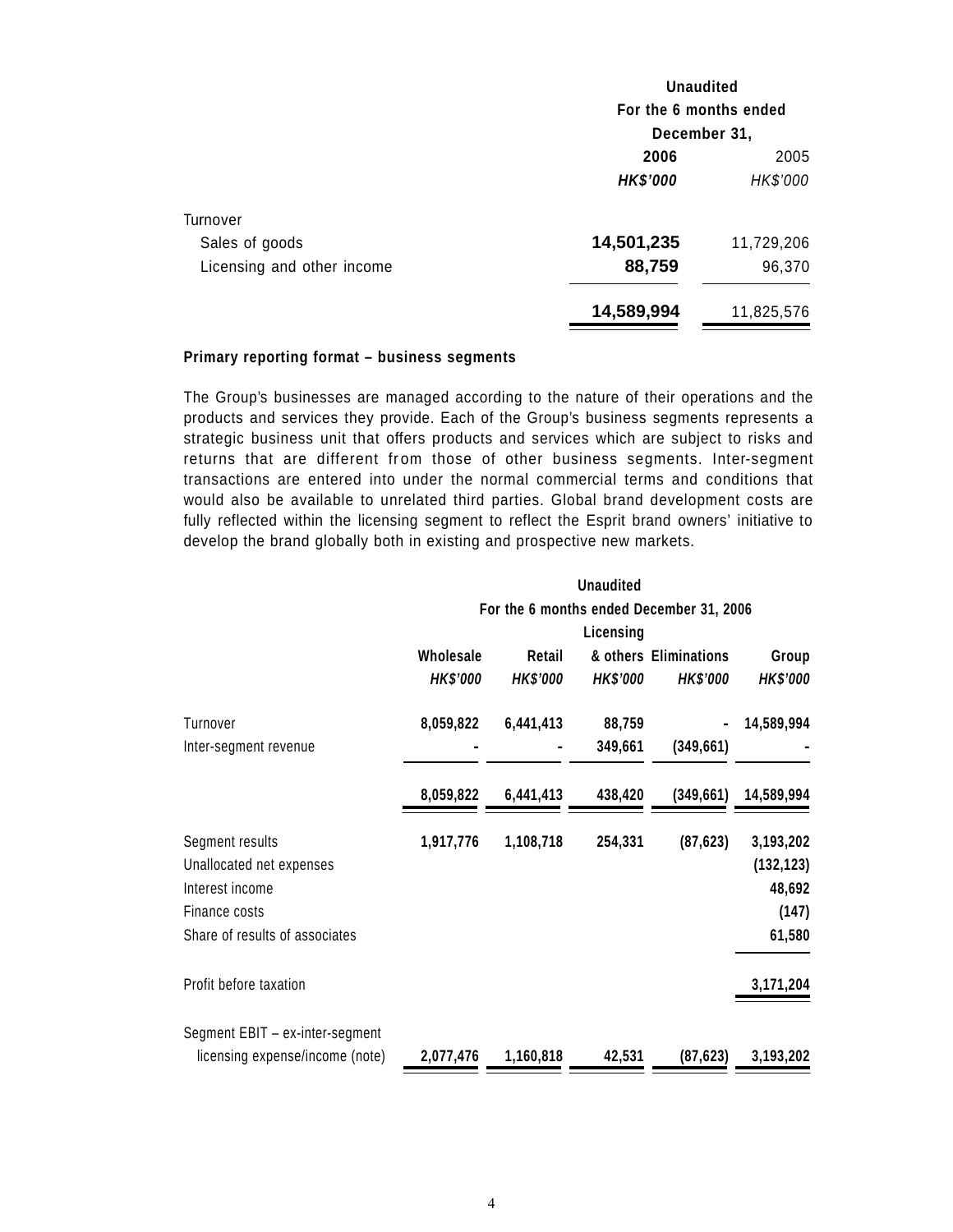|                                 |           |           | Unaudited |                                          |            |
|---------------------------------|-----------|-----------|-----------|------------------------------------------|------------|
|                                 |           |           |           | For the 6 months ended December 31, 2005 |            |
|                                 |           |           | Licensing |                                          |            |
|                                 | Wholesale | Retail    | & others  | Eliminations                             | Group      |
|                                 | HK\$'000  | HK\$'000  | HK\$'000  | HK\$'000                                 | HK\$'000   |
| Turnover                        | 6,880,420 | 4,848,786 | 96,370    |                                          | 11,825,576 |
| Inter-segment revenue           |           |           | 315,330   | (315, 330)                               |            |
|                                 | 6,880,420 | 4,848,786 | 411,700   | (315, 330)                               | 11,825,576 |
| Segment results                 | 1,893,796 | 549,256   | 210,423   | (137, 918)                               | 2,515,557  |
| Unallocated net expenses        |           |           |           |                                          | (106, 914) |
| Interest income                 |           |           |           |                                          | 17,424     |
| Finance costs                   |           |           |           |                                          | (1,043)    |
| Share of results of associates  |           |           |           |                                          | 40,716     |
| Profit before taxation          |           |           |           |                                          | 2,465,740  |
| Segment EBIT - ex-inter-segment |           |           |           |                                          |            |
| licensing expense/income (note) | 2,008,346 | 592,659   | 52,470    | (137, 918)                               | 2,515,557  |

*note:* Wholesale and retail segments pay intra-group licensing fees to the licensing segment. Should the wholesale and retail segments not be required to pay the intra-group licensing fees to the licensing segment, the segment EBIT ("earnings before interest and taxation, finance costs, share of results of associates and unallocated net income/expenses") of the wholesale and retail segments would have been **HK\$2,077,476,000** (2005: HK\$2,008,346,000) and **HK\$1,160,818,000** (2005: HK\$592,659,000) respectively, representing wholesale EBIT margin ("segment EBIT/ segment turnover") of **25.8%** (2005: 29.2%) and retail EBIT margin of **18.0%** (2005: 12.2%).

#### **Secondary reporting format – geographical segments**

In determining the Group's geographical segments, turnover is attributed to the segments based on the location of customers.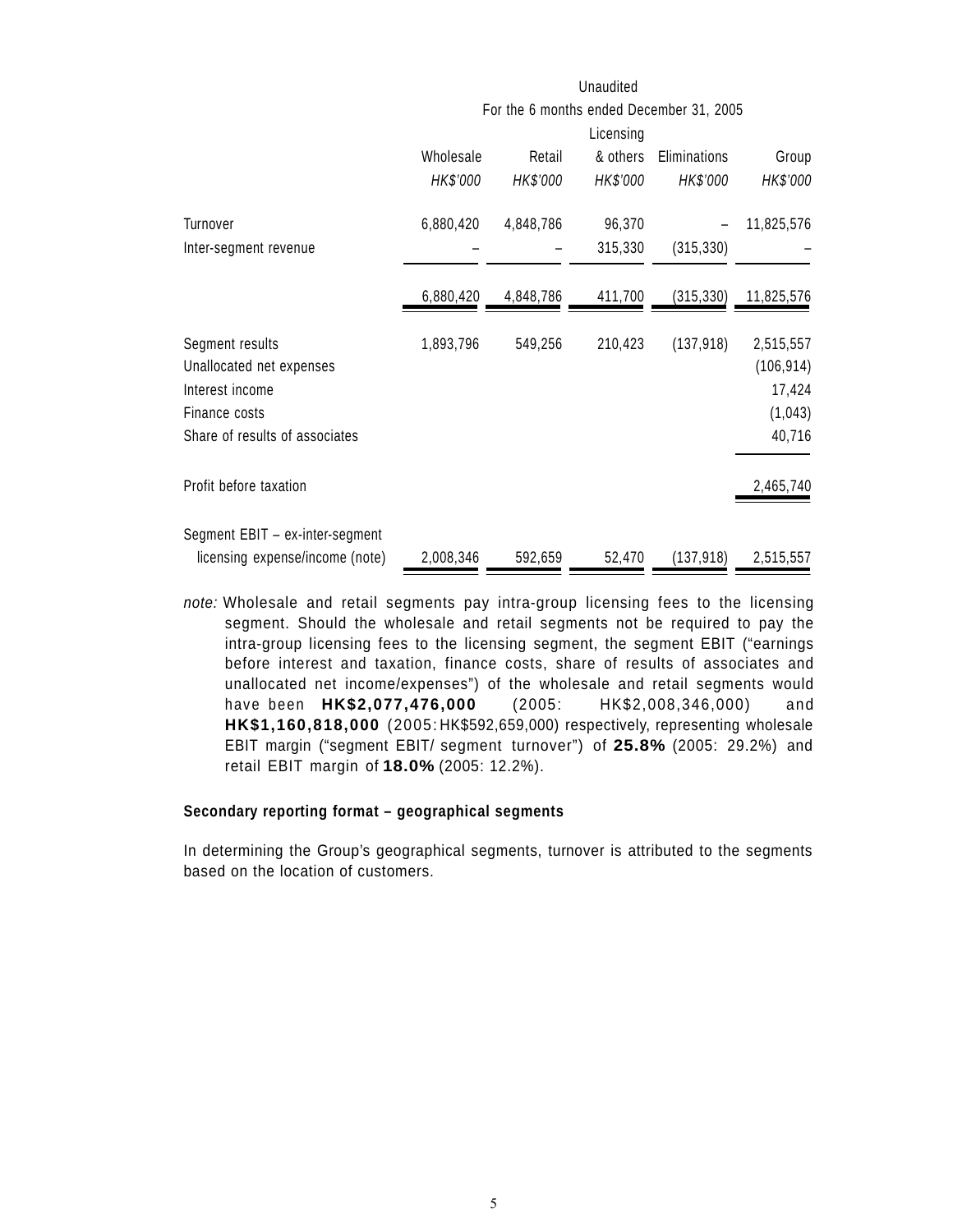|                          | <b>Unaudited</b><br>For the 6 months ended |            |  |
|--------------------------|--------------------------------------------|------------|--|
|                          |                                            |            |  |
|                          | December 31,                               |            |  |
|                          | 2006                                       | 2005       |  |
|                          | <b>HK\$'000</b>                            | HK\$'000   |  |
| Turnover                 |                                            |            |  |
| Europe                   | 12,523,838                                 | 9,997,458  |  |
| Asia Pacific*            | 1,696,948                                  | 1,491,621  |  |
| North America and others | 369,208                                    | 336,497    |  |
|                          | 14,589,994                                 | 11,825,576 |  |

\* Asia Pacific includes Asia, Australia and New Zealand

# **3. OPERATING PROFIT**

|                                                    |                 | Unaudited<br>For the 6 months ended<br>December 31, |  |
|----------------------------------------------------|-----------------|-----------------------------------------------------|--|
|                                                    | 2006            | 2005                                                |  |
|                                                    | <b>HK\$'000</b> | HK\$'000                                            |  |
| Operating profit is arrived at after               |                 |                                                     |  |
| charging (crediting) the following:                |                 |                                                     |  |
| Depreciation                                       | 288,167         | 252,684                                             |  |
| Loss on disposal of property, plant and equipment  | 7,308           | 2,231                                               |  |
| Net exchange losses (gains)                        | 2,894           | (57,416)                                            |  |
| Provision for obsolete stocks and stock write-offs | 9,706           | 62,998                                              |  |
| Provision for doubtful debts                       | 25,120          | 8,227                                               |  |

# **4. FINANCE COSTS**

|                                       | <b>Unaudited</b>       |          |
|---------------------------------------|------------------------|----------|
|                                       | For the 6 months ended |          |
|                                       | December 31,           |          |
|                                       | 2006                   | 2005     |
|                                       | <b>HK\$'000</b>        | HK\$'000 |
| Interest on bank loans and overdrafts |                        |          |
| wholly repayable within five years    | 147                    | 1.043    |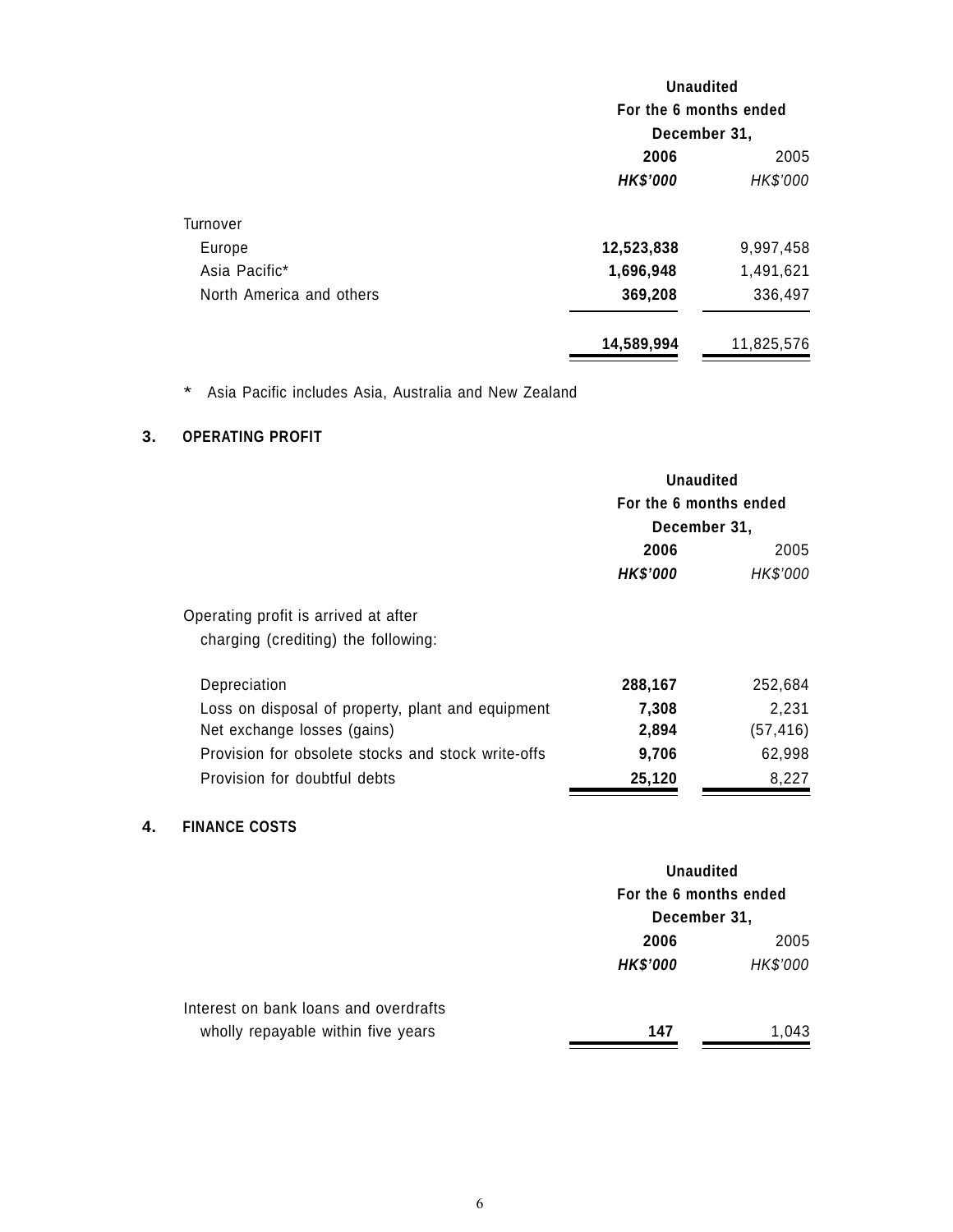## **5. TAXATION**

|                                                                  | <b>Unaudited</b><br>For the 6 months ended<br>December 31, |                  |
|------------------------------------------------------------------|------------------------------------------------------------|------------------|
|                                                                  | 2006<br><b>HK\$'000</b>                                    | 2005<br>HK\$'000 |
| <b>Current tax</b><br>Hong Kong profits tax<br>Overseas taxation | 461<br>836,040                                             | 2,300<br>669,112 |
| Deferred tax credit                                              | 836,501                                                    | 671,412          |
| Current period                                                   | (64, 904)                                                  | (78, 637)        |
| Taxation                                                         | 771,597                                                    | 592,775          |

Hong Kong profits tax is calculated at **17.5%** (2005: 17.5%) of the estimated assessable profit for the period, net of tax losses carried forward, if any.

Overseas (outside of Hong Kong) taxation has been calculated on the estimated assessable profit for the period at the rates of taxation prevailing in the countries in which the Group companies operate, net of tax losses carried forward, if any.

Share of associates' taxation for the six months ended December 31, 2006 was a net tax credit of **HK\$1,570,000** (2005: a net tax credit of HK\$1,291,000) which has been included in the consolidated income statement as share of results of associates.

#### **6. INTERIM DIVIDEND**

|                                       |                                                        | <b>Unaudited</b> |  |
|---------------------------------------|--------------------------------------------------------|------------------|--|
|                                       | For the 6 months ended<br>December 31,<br>2006<br>2005 |                  |  |
|                                       |                                                        |                  |  |
|                                       |                                                        |                  |  |
|                                       | <b>HK\$'000</b>                                        | HK\$'000         |  |
| Interim dividend declared of HK\$0.70 |                                                        |                  |  |
| (2005: HK\$0.50) per share            | 861,469                                                | 607,139          |  |

The amount of interim dividend is based on **1,230,670,434** shares in issue on **February 7, 2007** (2005: 1,214,278,434 shares in issue on February 22, 2006).

## **7. EARNINGS PER SHARE**

### **Basic**

Basic earnings per share is calculated by dividing the profit attributable to shareholders by the weighted average number of ordinary shares in issue during the period.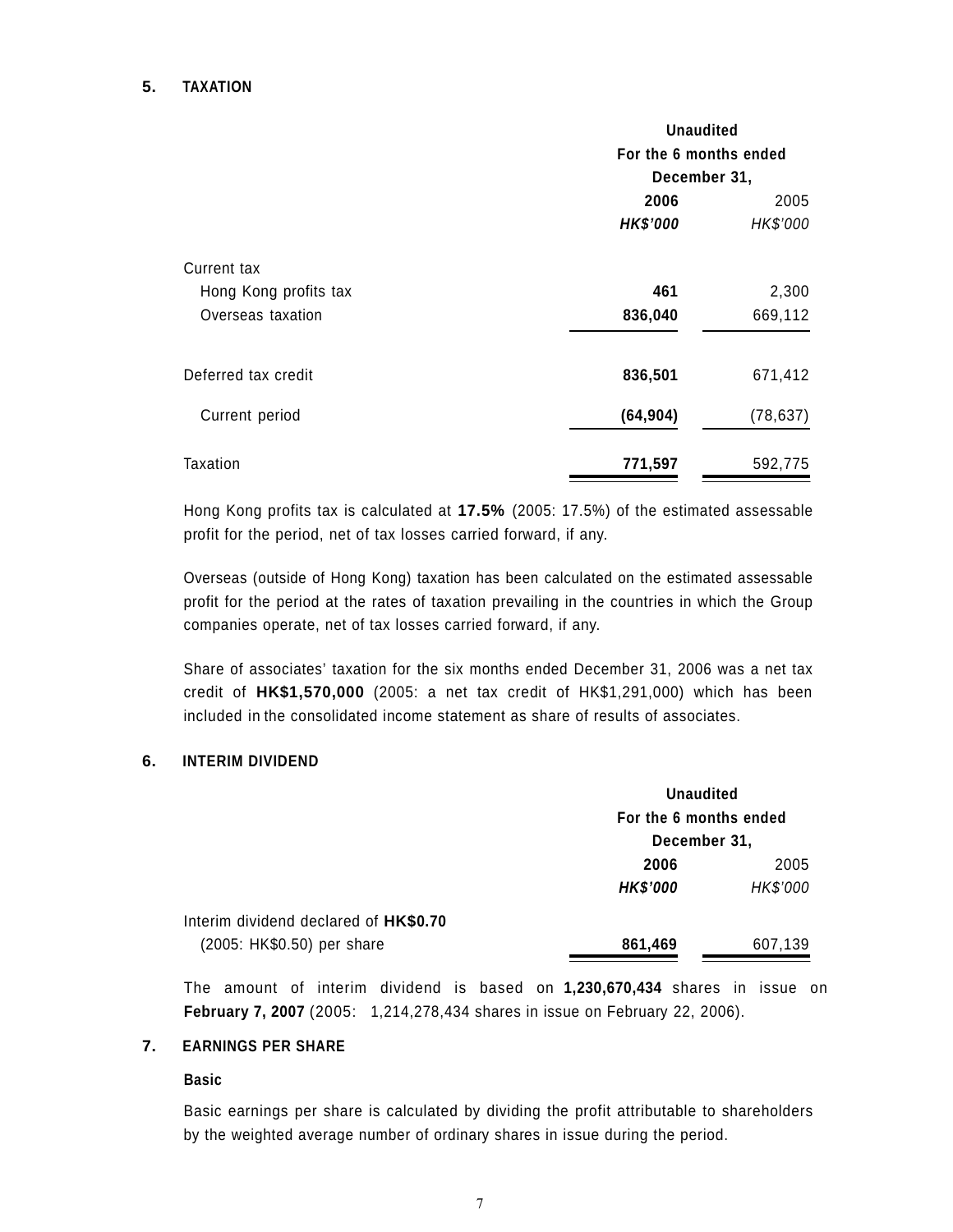|                                                                    | <b>Unaudited</b>       |           |  |
|--------------------------------------------------------------------|------------------------|-----------|--|
|                                                                    | For the 6 months ended |           |  |
|                                                                    | December 31,           |           |  |
|                                                                    | 2006                   | 2005      |  |
| Profit attributable to shareholders (HK\$'000)                     | 2,399,607              | 1,872,965 |  |
| Weighted average number of ordinary shares<br>in issue (thousands) | 1,222,124              | 1,201,418 |  |
| Basic earnings per share (HK\$ per share)                          | 1.96                   | 1.56      |  |

## **Diluted**

Diluted earnings per share is calculated based on the profit attributable to shareholders, and the weighted average number of shares in issue during the period after adjusting for the number of dilutive potential ordinary shares granted under the Company's share option scheme.

|                                                | <b>Unaudited</b>                       |                  |  |
|------------------------------------------------|----------------------------------------|------------------|--|
|                                                | For the 6 months ended<br>December 31, |                  |  |
|                                                |                                        |                  |  |
|                                                | 2006                                   | 2005             |  |
| Profit attributable to shareholders (HK\$'000) | 2,399,607                              | 1,872,965        |  |
| Weighted average number of ordinary shares     |                                        |                  |  |
| in issue (thousands)                           | 1,222,124                              | 1,201,418        |  |
| Adjustments for share options (thousands)      | 16,851                                 | 23,596           |  |
| Weighted average number of ordinary shares for |                                        |                  |  |
| diluted earnings per share (thousands)         | 1,238,975                              | 1,225,014        |  |
| Diluted earnings per share (HK\$ per share)    | 1.94                                   | 1.53             |  |
| 8.<br>PROPERTY, PLANT AND EQUIPMENT            |                                        |                  |  |
|                                                |                                        | <b>Unaudited</b> |  |
|                                                |                                        | <b>HK\$'000</b>  |  |
| At July 1, 2006                                |                                        | 2,428,720        |  |
| Exchange translation                           |                                        | 53,794           |  |
| Additions                                      |                                        | 253,525          |  |
| <b>Disposals</b>                               |                                        | (9,579)          |  |
| Depreciation (note 3)                          |                                        | (288, 167)       |  |
| At December 31, 2006                           |                                        | 2,438,293        |  |

During the period ended December 31, 2006, the Group incurred **HK\$207.9 million** in expansion and refurbishment of retail shops in various locations and **HK\$42.0 million** in office improvements and purchase of office equipment.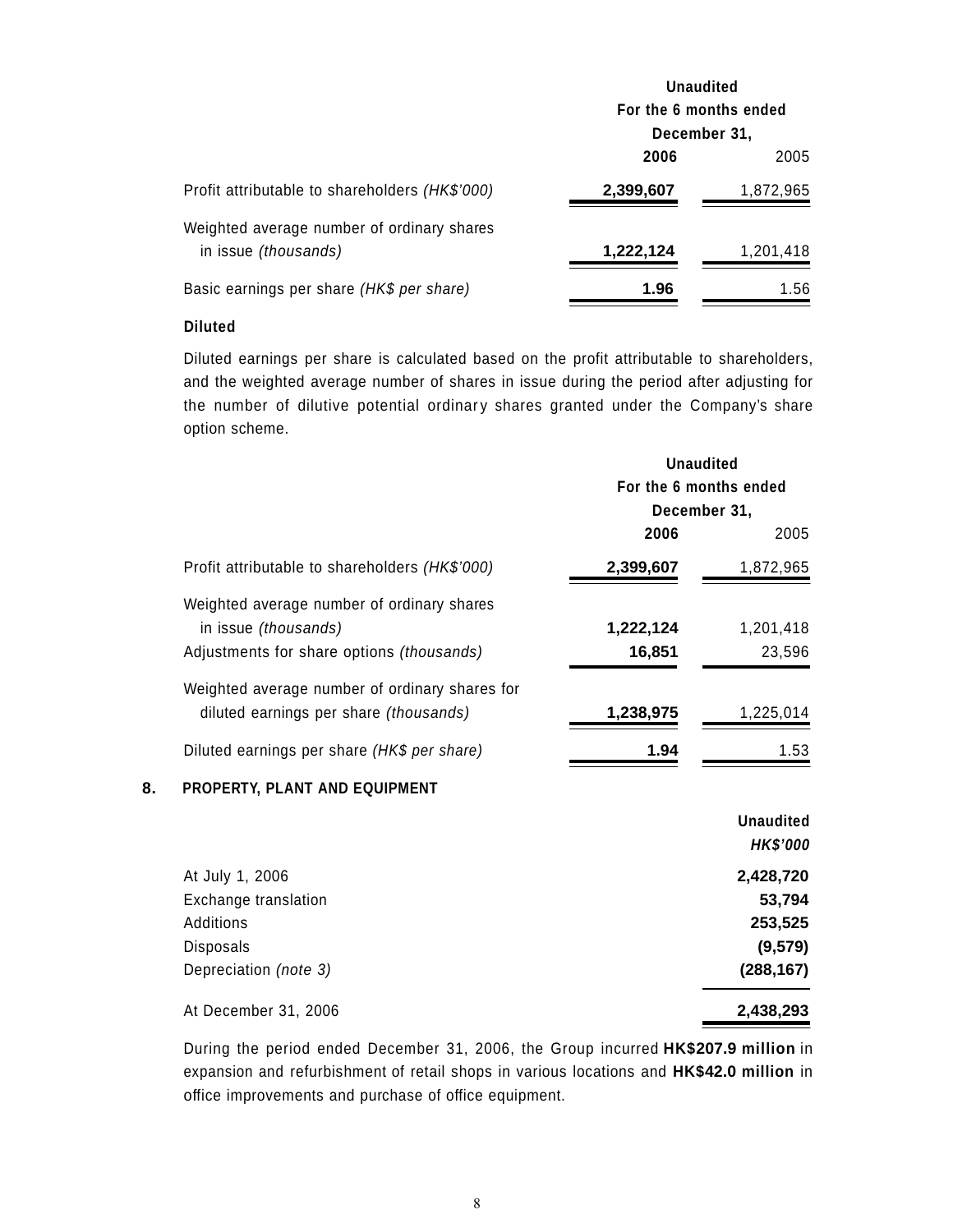## **9. DEBTORS, DEPOSITS AND PREPAYMENTS**

Debtors, deposits and prepayments included trade debtors and their aging analysis is as follows:

|                | <b>Unaudited</b><br>December 31,<br>2006<br><b>HK\$'000</b> | Audited<br>June 30,<br>2006<br>HK\$'000 |
|----------------|-------------------------------------------------------------|-----------------------------------------|
| $0 - 30$ days  | 2,162,307                                                   | 1,866,727                               |
| $31 - 60$ days | 113,284                                                     | 53,356                                  |
| $61 - 90$ days | 53,096                                                      | 41,159                                  |
| Over 90 days   | 136,941                                                     | 95,125                                  |
|                | 2,465,628                                                   | 2,056,367                               |

The Group's retail sales to customers are mainly on cash basis. The Group also grants credit for a period which is usually 30 days to certain wholesale and franchise customers.

## **10. CREDITORS AND ACCRUED CHARGES**

**11.** 

Creditors and accrued charges included trade creditors and their aging analysis is as follows:

|                                       | <b>Unaudited</b><br>December 31,<br>2006<br><b>HK\$'000</b> | Audited<br>June 30,<br>2006<br>HK\$'000 |
|---------------------------------------|-------------------------------------------------------------|-----------------------------------------|
| $0 - 30$ days                         | 1,014,727                                                   | 966,549                                 |
| $31 - 60$ days                        | 71,610                                                      | 40,007                                  |
| $61 - 90$ days                        | 39,042                                                      | 11,830                                  |
| Over 90 days                          | 44,625                                                      | 38,425                                  |
|                                       | 1,170,004                                                   | 1,056,811                               |
| <b>SHARE CAPITAL</b>                  |                                                             |                                         |
|                                       | <b>Unaudited</b>                                            | Audited                                 |
|                                       | December 31,                                                | June 30,                                |
|                                       | 2006                                                        | 2006                                    |
|                                       | <b>HK\$'000</b>                                             | HK\$'000                                |
| Authorized                            |                                                             |                                         |
| 2,000,000,000 shares of HK\$0.10 each | 200,000                                                     | 200,000                                 |
|                                       | <b>Number of shares</b><br>of HK\$0.10 each<br>'000         | <b>Nominal value</b><br><b>HK\$'000</b> |
| Issued and fully paid                 |                                                             |                                         |
| At July 1, 2006                       | 1,220,390                                                   | 122,039                                 |
| Exercise of share options (note)      | 9,450                                                       | 945                                     |
| At December 31, 2006                  | 1,229,840                                                   | 122,984                                 |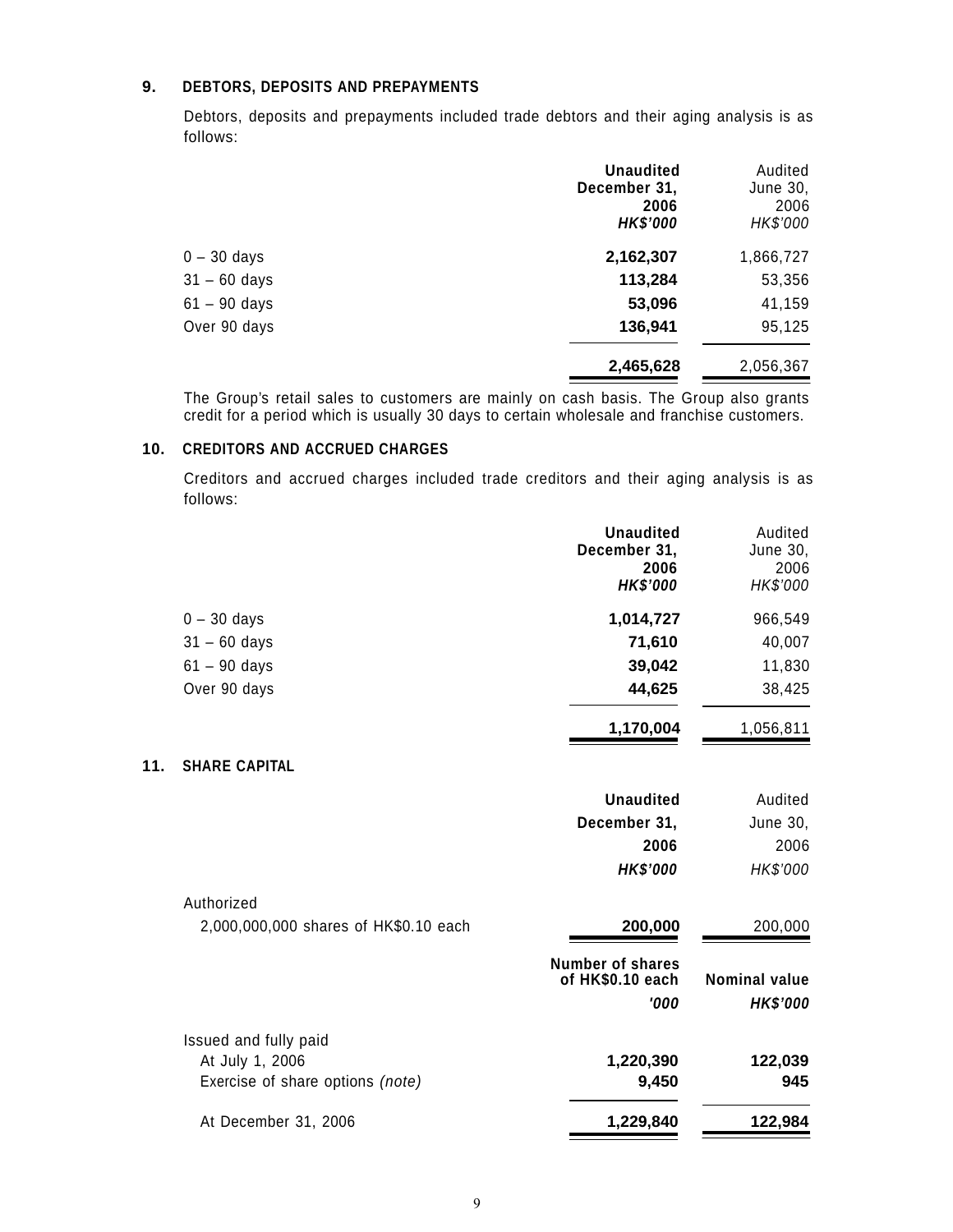*note:* During the period, **9,450,000** ordinary shares of **HK\$0.10** were issued in respect of the share options exercised by Directors and employees under the share option scheme at exercise prices in the range of **HK\$14.60** to **HK\$56.20** each (representing a premium in the range of **HK\$14.50** to **HK\$56.10** each).

## **FINANCIAL REVIEW**

The Group continued to benefit from double-digit organic growth. During the six months ended December 31, 2006, the Group recorded turnover and earnings of HK\$14,590.0 million and HK\$2,399.6 million, achieving growth rates of 23.4% and 28.1% respectively. Strong growth momentum was found in all of our key operating countries and product divisions.

## **Turnover**

During the six months ended December 31, 2006, the Group's turnover increased by 23.4% year-on-year to HK\$14,590.0 million, attributable to the continued strong performance in Europe and the positive impact from the appreciation of the average daily EUR/HKD translation rate, which was approximately 6.7%.

# **Profitability**

During the six months ended December 31, 2006, the Group's earnings before interest and taxation (EBIT) increased by 27.1% to HK\$3,061.0 million, with EBIT margin moving up modestly by 0.6% point to 21.0%. The EBIT margins of wholesale and retail businesses were 25.8% and 18.0% respectively. Thanks to a stable cost structure and higher turnover, total operating expenses as a percentage of sales improved by 0.7% point to 31.1%.

Our China associated companies also recorded satisfactory results. During the reported period, their profit contribution increased from HK\$40.7 million to HK\$61.6 million due to strong turnover growth and an improving operating margin.

The Group's earnings before tax (EBT) rose to HK\$3,171.2 million, representing an increase of 28.6% over the same period last year. With higher turnover and expanded margins, net earnings of the Group increased by 28.1% to HK\$2,399.6 million and net earnings margin expanded by 0.6% point to 16.4%.

## **Seasonality of Business**

The Group's business is inevitably affected by seasonal trends. These trends are primarily attributable to seasonal shipments to wholesale customers and key holiday sales periods, as well as the pricing of seasonal products. Due to the fact that sales and operating income may fluctuate in any reporting period, half year financials may not be indicative of the future trend of business and may not be extrapolated to provide a reliable forecast.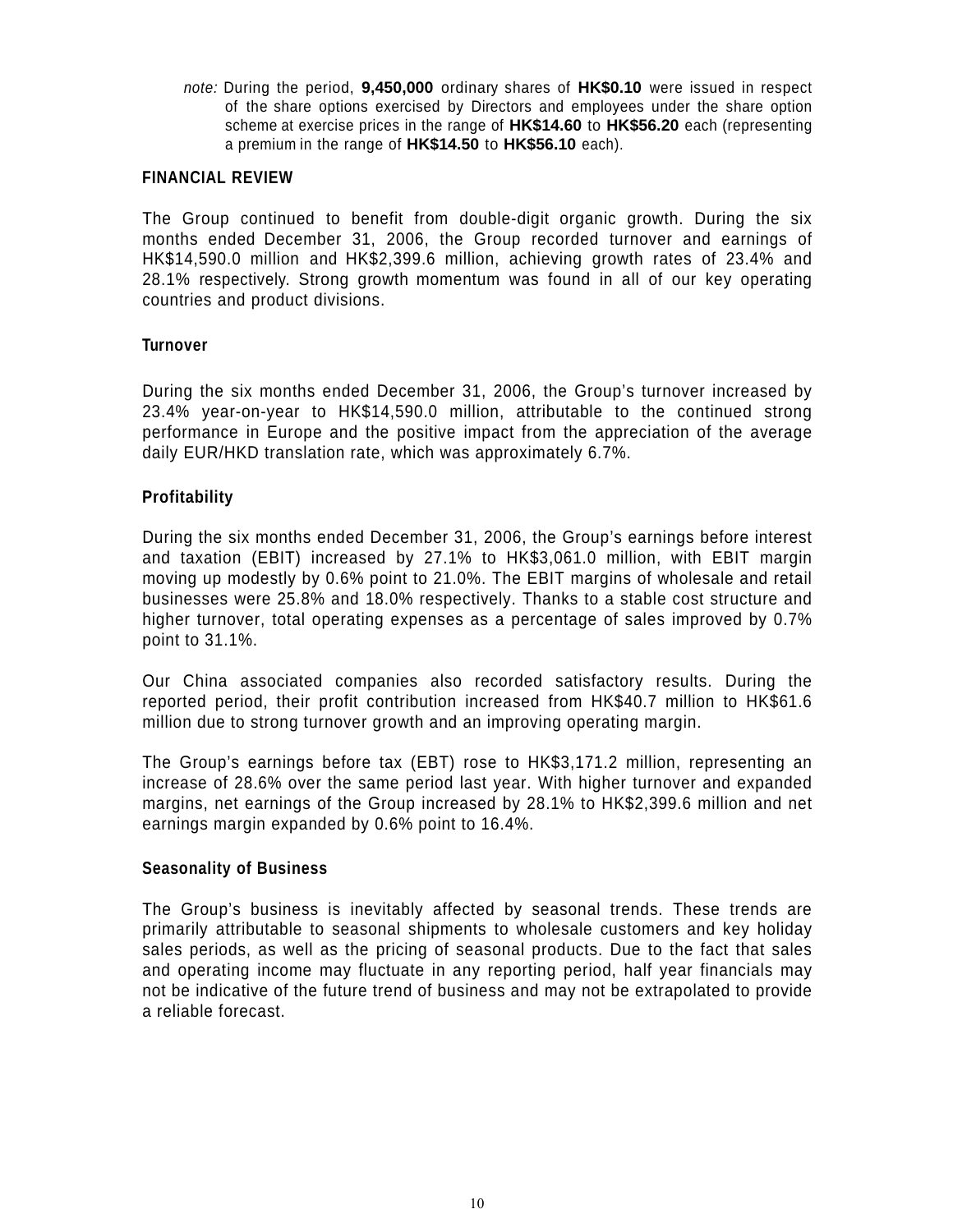## **Liquidity and Financial Resources**

Our consolidated balance sheet remains healthy. As at December 31, 2006, the Group had a net cash balance of HK\$3,589.7 million representing an increase of 45.4% from June 30, 2006. Net cash inflow from operating activities during the reported period, increased by 71.0% from the same period last year to HK\$3,241.8 million. These reflect the Group's ability to generate solid earnings.

During the reported period, the Group invested HK\$253.5 million in capital expenditure, as compared to HK\$520.5 million spent for the same period last year. Among the capex spent, HK\$207.9 million was spent on the opening of new stores and refurbishment of existing stores. Free cash flow, defined as net cash from operating activities less capex, grew by 117.3% from the same period last year to HK\$2,988.3 million.

As at December 31, 2006, the Group had no long-term bank borrowing or assets pledged for overdraft or any short-term revolving facility. The debt-to-equity ratio was 0%. The current ratio (current assets divided by current liabilities) improved to 2.2x as at December 31, 2006 from 1.8x as at December 31, 2005.

## **Foreign Exchange Risk Management**

To minimize our foreign exchange exposure on sourcing costs for merchandise produced for Europe in Asia, suppliers in Asia were asked to quote and settle in Euros. In addition, the Group entered into foreign exchange forward contracts with major and reputable financial institutions to hedge foreign exchange risk. The notional amount of outstanding forward contracts amounted to HK\$1,446.4 million as at December 31, 2006, representing an increase of HK\$114.7 million over the balance of HK\$1,331.7 million as at June 30, 2006.

## **OPERATIONS REVIEW**

## **Products**

Our strong brand image and ability to offer a variety of high quality products at affordable prices enable us to stay competitive in the international market. Currently, our products are sold under two brands,  $\equiv$ S| $\equiv$ | $\equiv$ | $\equiv$  and RED EARTH. Product lines operated under  $ES$ PRIT brand range from casual wear to shoes and accessories while RED EARTH brand mainly offers cosmetic, skin care and body care products. As at December 31, 2006, inventory turnover days for the Group was shortened to 50 days, an improvement of 4 days from 54 days as at June 30, 2006, resulting from the adoption of a careful merchandising strategy and increased popularity of our products.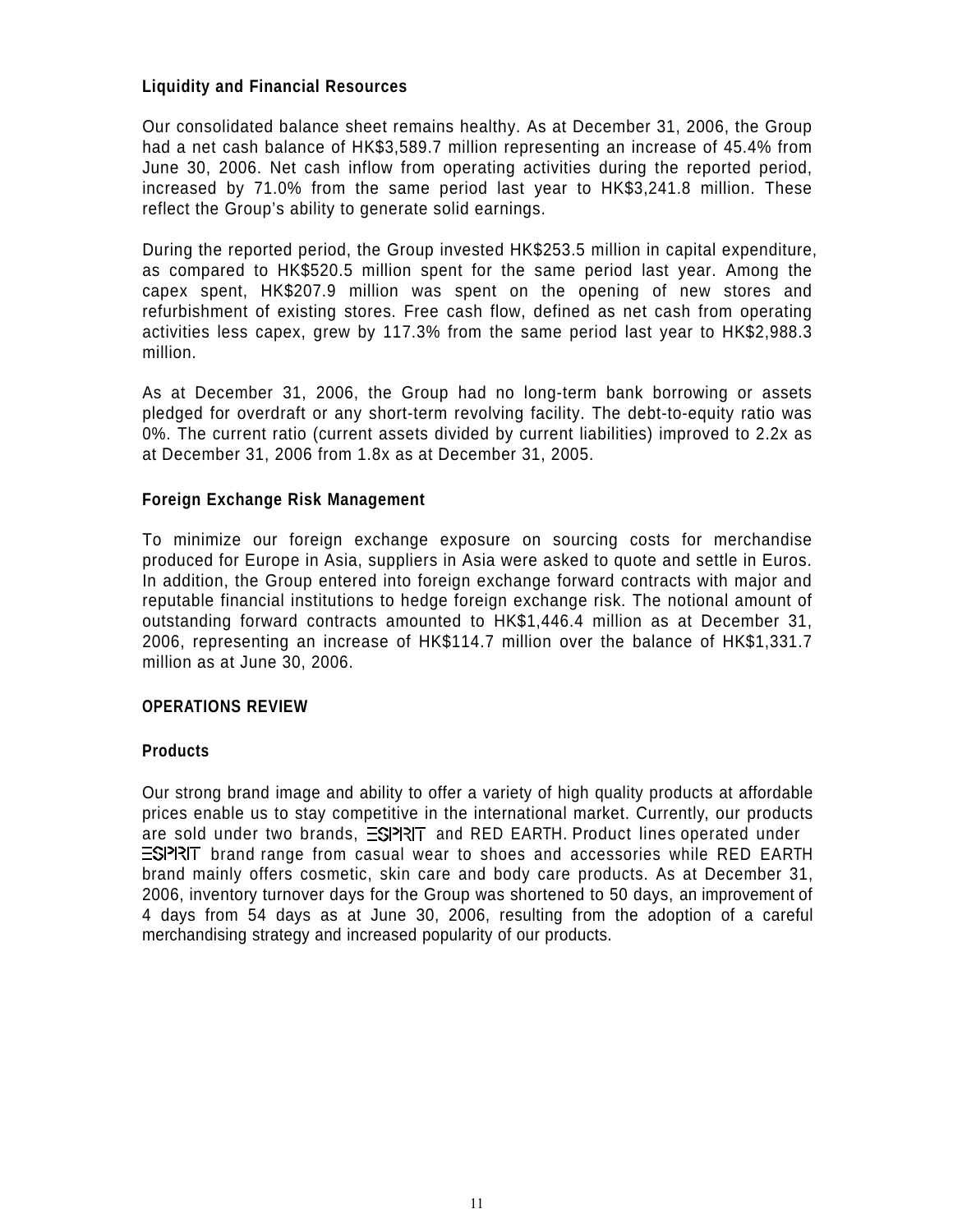# **Turnover by Products**

|                                           | <b>Women's</b><br><b>Casual</b> | edc-Women | edc-Men | <b>Other</b><br><b>Divisions</b> | <b>Total</b> |
|-------------------------------------------|---------------------------------|-----------|---------|----------------------------------|--------------|
| 1H2006/2007<br>turnover(HK\$m)            | 5,348.0                         | 2,507.2   | 312.3   | 6,422.5                          | 14,590.0     |
| % of Group's                              |                                 |           |         |                                  |              |
| turnover                                  | 36.7%                           | 17.2%     | 2.1%    | 44.0%                            | 100.0%       |
| % growth from<br>same period<br>last year | 22.0%                           | 37.5%     | 89.7%   | 17.7%                            | 23.4%        |

Women's Casual continues to be the largest product division and contributed 36.7% of the Group's turnover. It posted a healthy growth of 22.0%. Outstanding performance was found in edc, our fastest growing product line, which reported 41.8% turnover growth. Within the edc line, edc-Women and edc-Men, representing 17.2% and 2.1% of the Group's turnover, registered growth rates of 37.5% and 89.7% respectively.

Other product divisions also showed strong growth momentum. Men's Casual and Men's Collection collectively accounted for 13.6% of the Group's turnover and recorded a total growth of 25.4%. Women's Collection recorded 14.0% growth representing 6.5% of the Group's turnover. Despite the smaller turnover contribution from Kids & edc youth (6.5%), Shoes (4.6%) and Accessories (5.0%) to the Group's turnover, their turnover growth rates were encouraging at 11.8%, 27.5% and 21.6% respectively. The remaining divisions, mainly Sports, Bodywear and Red Earth, together accounted for 7.8% of the Group's total turnover also grew by 6.9%.

# **Regions**

During the six months ended December 31, 2006, Europe recorded a strong turnover growth of 25.3% to HK\$12,523.8 million making up 85.8% of the Group's turnover. Germany and Benelux remained as our key European markets and accounted for 47.2% and 15.3% of the Group's turnover. They recorded turnover growth of 23.5% and 22.6% respectively. Our other focused European markets, namely Spain, Italy and the UK, delivered substantial turnover growth at 66.7%, 56.4% and 28.5% respectively.

During the six months ended December 31, 2006, Asia Pacific's turnover grew by 13.8% to HK\$1,697.0 million, representing 11.6% of the Group's turnover. Thanks to the strong economic recovery and the revival of consumer confidence in Hong Kong and Malaysia, these two countries recorded turnover growth rates of 13.4% and 42.5% respectively. Retail operation in Asia also continued to record improving profitability. Our Australia and New Zealand operations recorded a negative turnover growth of 11.4% to HK\$317.1 million and the restructuring of their operations is still in progress.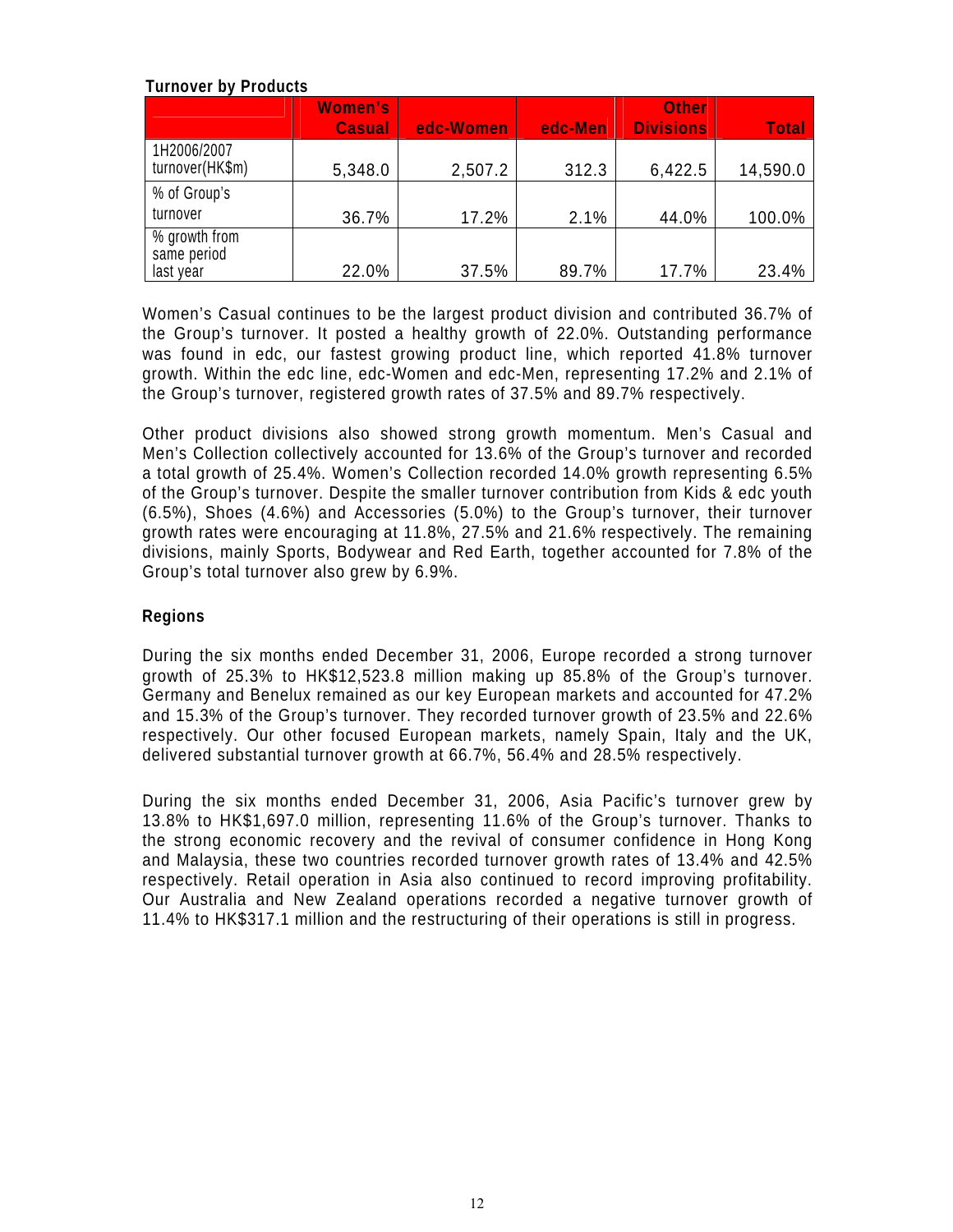During the six months ended December 31, 2006, North America recorded a turnover growth of 9.7% to HK\$369.2 million, making up approximately 2.6% of the Group's turnover. We see our continued effort in improving productivity and strengthening the distribution network is gradually yielding fruitful results with an improving operating margin.

## **Distribution Channels**

We reach our customers via three principal distribution channels, i.e. wholesale, retail and licensing. During the six months ended December 31, 2006, the Group's turnover split between wholesale, retail and licensing was 55.2%, 44.2% and 0.6% respectively.

## **Turnover by Distribution Channels**

|                                        | <b>Wholesale</b> | <b>Retail</b> | Licensing &<br>others | <b>Total</b> |
|----------------------------------------|------------------|---------------|-----------------------|--------------|
| 1H2006/2007 turnover<br>(HK\$m)        | 8,059.8          | 6,441.4       | 88.8                  | 14,590.0     |
| % growth from same<br>period last year | 17.1%            | 32.8%         | $-7.9%$               | 23.4%        |

The overall EBIT for the Group grew by 27.1% to HK\$3,061.0 million. Improving retail profitability has opened up new strategic dimension for us. While improved productivity led to an increase in retail EBIT margin, the wholesale EBIT margin has been maintained at a healthy level to drive long-term growth. On a combined basis, the Group's EBIT margin remained relatively stable with marginal improvement of 0.6% point to 21.0%.

# **Wholesale**

During the six months ended December 31, 2006, the wholesale segment recorded a turnover growth of 17.1% to HK\$8,059.8 million representing 55.2% of the Group's turnover.

|             | <b>Germany</b> | <b>Benelux</b> | <b>France</b> | <b>Scandinavia</b> | <b>Rest of</b><br><b>Europe</b> | <b>Rest of the</b><br><b>World</b> | <b>Total</b> |
|-------------|----------------|----------------|---------------|--------------------|---------------------------------|------------------------------------|--------------|
| 1H2006/2007 |                |                |               |                    |                                 |                                    |              |
| turnover    |                |                |               |                    |                                 |                                    |              |
| (HK\$m)     | 3,715.6        | 1,339.8        | 874.4         | 592.6              | 917.8                           | 619.6                              | 8,059.8      |
| $%$ of      |                |                |               |                    |                                 |                                    |              |
| wholesale   |                |                |               |                    |                                 |                                    |              |
| turnover    | 46.1%          | 16.6%          | 10.8%         | 7.4%               | 11.4%                           | 7.7%                               | 100.0%       |
| % growth    |                |                |               |                    |                                 |                                    |              |
| from same   |                |                |               |                    |                                 |                                    |              |
| period last |                |                |               |                    |                                 |                                    |              |
| vear        | 14.5%          | 9.3%           | 23.2%         | 20.3%              | 26.0%                           | 29.4%                              | 17.1%        |

# **Wholesale Turnover by Major Markets**

Europe, accounted for 92.3% of the Group's wholesale turnover, grew by 16.2% to HK\$7,440.2 million. The steady turnover growth in Europe was driven by the net addition of 492 controlled-space wholesale point-of-sales or 36,992m² controlled wholesale space.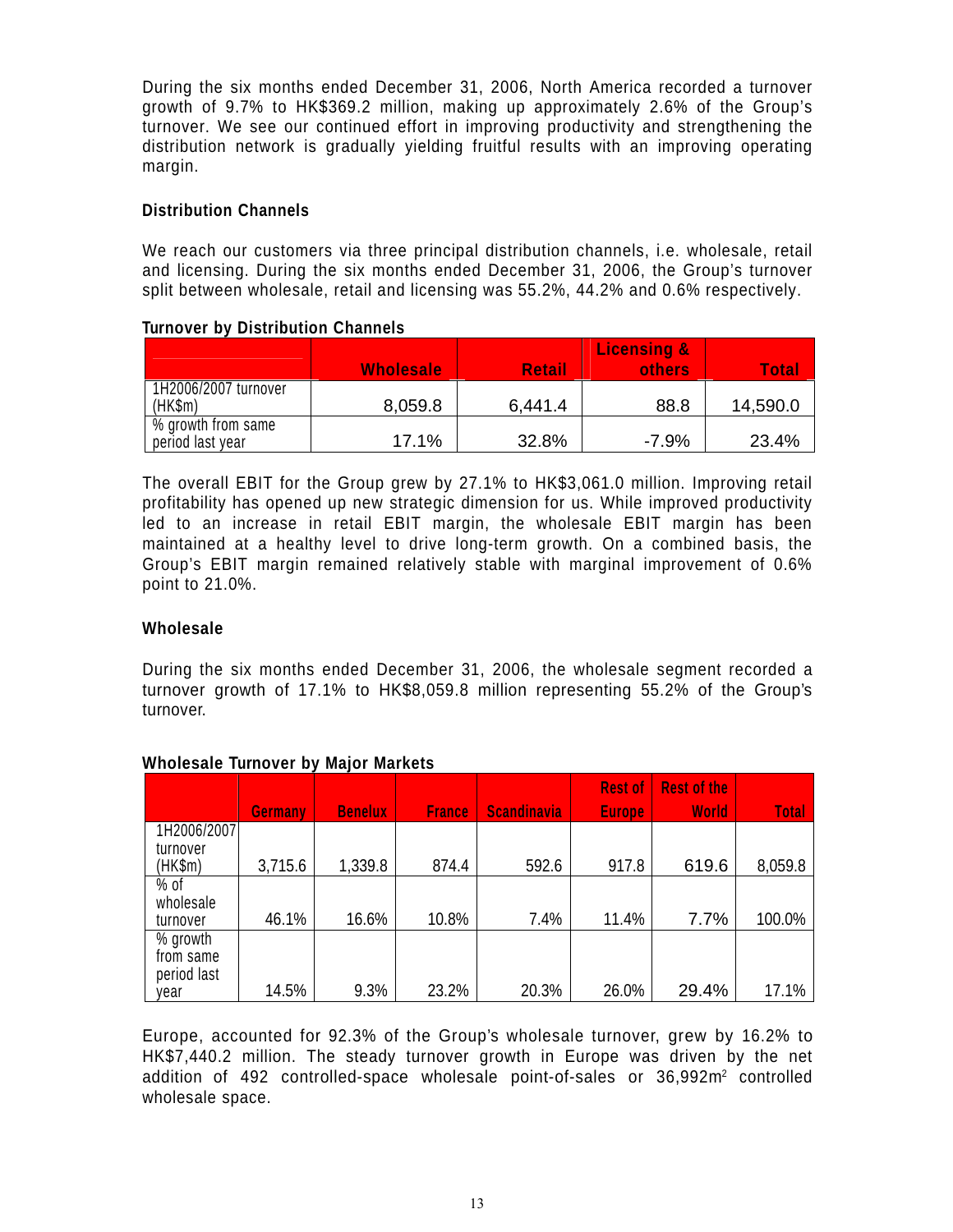Germany, our core wholesale market, representing 46.1% of the Group's wholesale turnover, reported a healthy turnover growth of 14.5%. Europe ex-Germany accounted for 46.2% of the Group's wholesale turnover and achieved 18.0% wholesale turnover growth. Through partnering with department stores and franchise operation, encouraging results were reported in Italy and Spain which recorded impressive wholesale turnover growth at 56.4% and 66.7% respectively.

During the six months ended December 31, 2006, Asia Pacific recorded a turnover growth of 35.2% to HK\$557.9 million, which accounted for 6.9% of the Group's wholesale turnover. The wholesale turnover growth was helped by the continued business growth in China and the Middle East.

As at December 31, 2006, the Group had over 590,000 $m^2$  controlled wholesale space, a net increase of over  $50,000$ m $^2$  or  $9\%$  increase from June 30, 2006. These comprised of a net increase of 631 new controlled-space wholesale point-of-sales, including 126 new partnership stores, 210 new shop-in-stores and 295 new identity corners, bringing the Group's total controlled-space wholesale point-of-sales to 12,090. This is partly due to our successful expansion in new markets. The net controlled-space wholesale point-of-sales added in Italy, the Middle East and Spain were 45, 10 and 4, representing 26%, 35% and 8% net increase in controlled wholesale space respectively from June 30, 2006.

# **Retail**

During the six months ended December 31, 2006, the retail turnover grew by 32.8% to HK\$6,441.4 million, representing 44.2% of the Group's turnover. This is supported by strong comparable-store-sales growth of 20.2%. Benefiting from high turnover growth and a stable cost structure, our retail productivity continued to improve and thus, driving the retail EBIT margin to have expanded by 5.8% points to 18.0%.

|             |                |                |                  | <b>Australia and</b> | <b>Rest of</b> | <b>Rest of the</b> |              |
|-------------|----------------|----------------|------------------|----------------------|----------------|--------------------|--------------|
|             | <b>Germany</b> | <b>Benelux</b> | <b>Hong Kong</b> | <b>New Zealand</b>   | <b>Europe</b>  | <b>World</b>       | <b>Total</b> |
| 1H2006/2007 |                |                |                  |                      |                |                    |              |
| turnover    |                |                |                  |                      |                |                    |              |
| (HK\$m)     | 3,156.9        | 889.1          | 381.1            | 294.2                | 1,018.8        | 701.3              | 6,441.4      |
| % of retail |                |                |                  |                      |                |                    |              |
| turnover    | 49.0%          | 13.8%          | 5.9%             | 4.6%                 | 15.8%          | 10.9%              | 100.0%       |
| % growth    |                |                |                  |                      |                |                    |              |
| from same   |                |                |                  |                      |                |                    |              |
| period last |                |                |                  |                      |                |                    |              |
| vear        | 36.1%          | 50.1%          | 16.4%            | $-11.6%$             | 52.0%          | 15.5%              | 32.8%        |

# **Retail Turnover by Major Markets**

Europe contributed 78.6% of the Group's retail turnover and recorded an impressive turnover growth of 41.4% during the reported period, mainly driven by the strong comparable-store-sales growth of 25.6%. Strong growth momentum was found in almost all European retail markets especially in Germany, Benelux and France.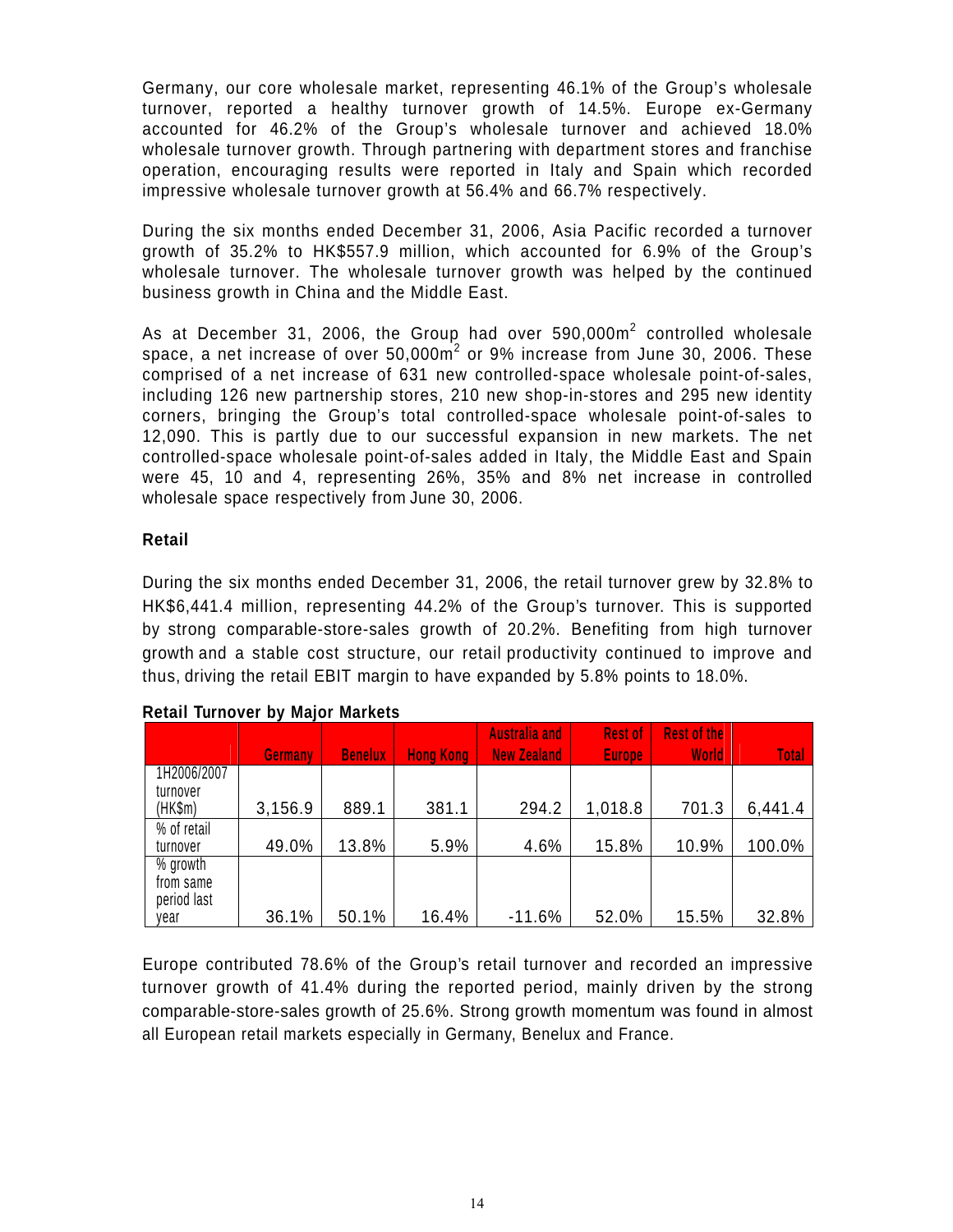Asia Pacific and North America together accounted for 21.4% of the Group's retail turnover, reported turnover growth of 6.6% and 16.8% respectively. Their comparablestore-sales grew modestly by 1.1% and 8.2% respectively.

During the six months ended December 31, 2006, the Group invested HK\$207.9 million in the opening of 56 new stores and refurbishment of existing retail stores. Among these new stores, 40 were opened in Asia Pacific while 12 and 4 new stores were opened in Europe and North America. Separately, 86 retail stores (81 in Asia Pacific, 4 in Europe and 1 in North America) were closed during the period mainly due to the conversion of retail stores into wholesale point-of-sales in Australia and the closure of Red Earth counters in Taiwan. The Group had a total of 638 retail stores, and over 227,000 m<sup>2</sup> retail selling space, representing a modest net growth of 1.6% from June 30, 2006.

The Group believes the online e-shops can provide our customers a new shopping experience. During the reported period, online e-shops were launched in Scandinavia. Going for ward, more online e-shops will be rolled out to complement our retail distribution network.

# **Licensing**

During the reported period, the Group registered third party royalty income of HK\$50.6 million, representing approximately 0.3% of the Group's total turnover. As at December 31, 2006, we were working with over 35 licensees and collectively offered more than 30 categories of Esprit licensed products to consumers worldwide. In future, we will strengthen our licensed product lines and emphasis will be placed on fragrances, watches, jewelries, sunglasses and home products, which have received good market response.

# **OUTLOOK**

In the second half of the year, the Group expects the respective growth momentum in the wholesale and retail segments to continue and is targeting to maintain our overall turnover growth similar to that of last financial year. Encouraged by the robust comparable-store-sales growth and continuous retail profitability improvement, we will accelerate our retail network expansion. A new real estate team has been set up to search for suitable store locations globally. Furthermore, we will improve store image with better visual display and strive to offer the right product range and the right assortment in every store to cater for the unique demographics of every location. In addition, we will continue to concentrate on product details and technical fit to further enhance the price-value correlation of our product offering.

Further to the HK\$253.5 million capital expenditure invested in the first half of the financial year, the Group is expected to invest over HK\$750 million in the second half. Among this budgeted capital expenditure, over HK\$400 million will be spent on our retail distribution network, and over HK\$250 million will be spent on our IT systems to cope with longer-term growth. We will open over 30 new retail stores or over 14,000m2 new retail selling space in the second half of the financial year with most of the openings in Europe. In the longer term, we target to open over 400 retail stores in the next 3 years.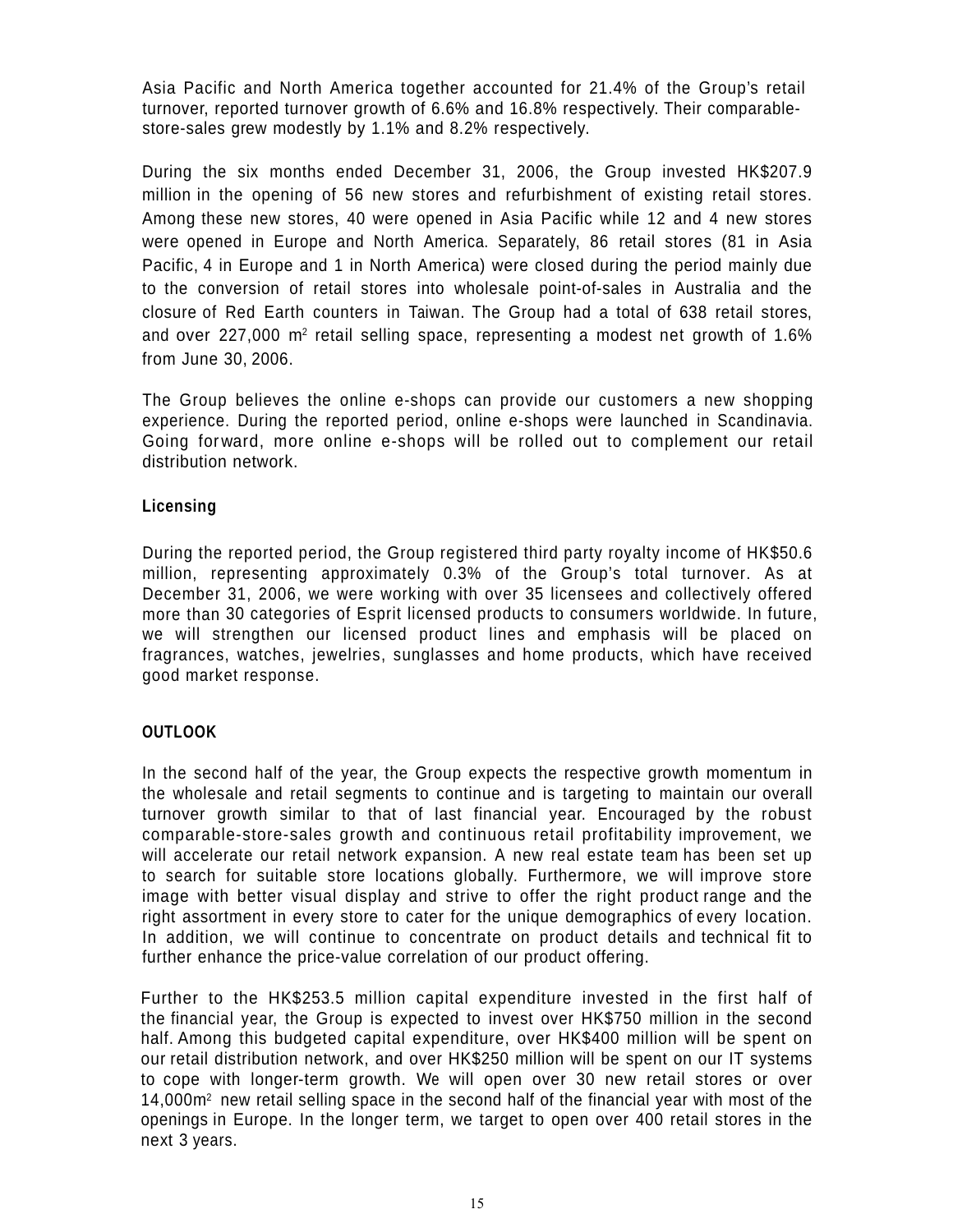Wholesale orders booked for January 2007 to May 2007 shows a low-teens percentage year-on-year growth in local currency terms. Strengthening our collaboration with wholesale customers will be essential in expanding the wholesale distribution network. More emphasis will be placed on partnership store format and we expect to open over 1,000 partnership stores over the next 3 years. We target the controlled-space wholesale point-of-sales in the second half of the financial year to grow at a pace similar to that of the first half of the financial year.

In the long term, we will give edc a unique identity in the market. To achieve this, the Group will roll out standalone edc stores internationally subject to availability of  $s$ uitable locations. In addition, the Group will launch a new  $\equiv s$  $\equiv$  denim division to leverage on the high growth denim segment.

The value-added tax (VAT) rate increase in Germany, effective on January 1, 2007, had led to more cautious buying by our wholesale customers. We believe this attitude will be short-lived. In any event, the Group has implemented certain measures to ensure that our core market competitiveness is not negatively affected.

Product development and distribution network expansion remain the top priorities to drive long-term growth. Given our proven strategies and good track record in execution, the Group is confident in continuing to generate good return to the shareholders.

# **INTERIM DIVIDEND**

The Board of Directors has declared an interim dividend for the six months ended December 31, 2006 of HK\$0.70 per share (FY2005/2006: HK\$0.50). The dividend will be payable on or about Wednesday, April 11, 2007 to the shareholders whose names appear on the Registers of Members of the Company at close of business on Tuesday, March 27, 2007 ("Shareholders"). The relevant dividend warrants will be despatched to Shareholders on or about Tuesday, April 10, 2007.

# **HUMAN RESOURCES**

As at December 31, 2006, the Group employed over 9,000 staff (2005: 8,500), after converting to full-time positions terms, around the globe. Competitive remuneration packages that take into account business performance, market practices and competitive market conditions are offered to employees in compensation for their contribution. In addition, share options and discretionary bonuses are also granted based on the Group's and individual's performances. All employees around the world are connected through the Group's quarterly newsletters and global intranet.

## **CLOSURE OF REGISTERS OF MEMBERS**

The Registers of Members of the Company will be closed from Monday, March 26, 2007 to Tuesday, March 27, 2007, both days inclusive, during which period no transfer of shares will be effected.

In order to qualify for the interim dividend mentioned above, all transfers accompanied by the relevant share certificates must be lodged with the Company's branch share registrar in Hong Kong, Secretaries Limited, at 26/F., Tesbury Centre, 28 Queen's Road East, Wanchai, Hong Kong not later than 4:00 p.m. on Friday, March 23, 2007.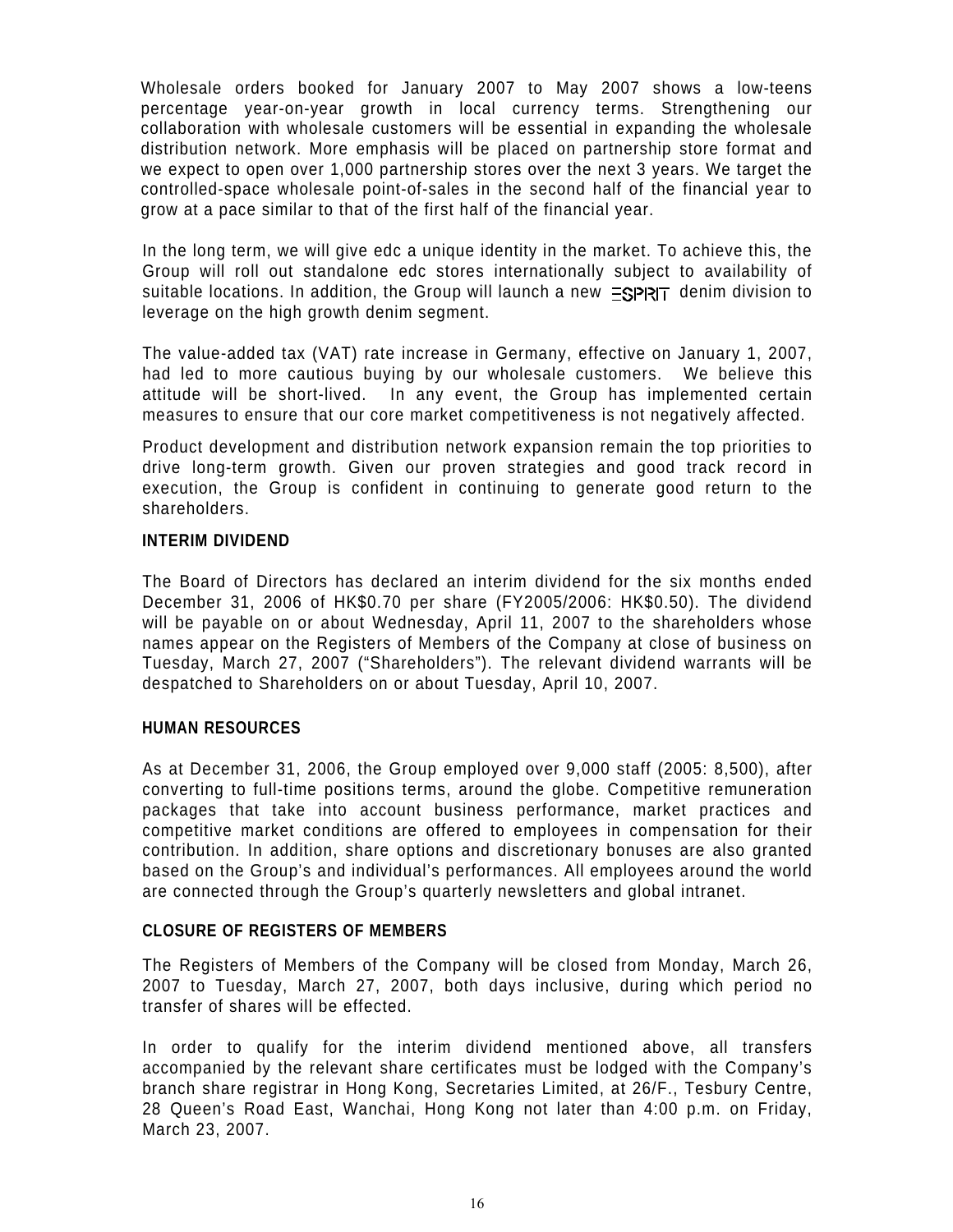# **PURCHASE, SALE OR REDEMPTION OF THE COMPANY'S SHARES**

Neither the Company nor any of its subsidiaries have purchased, sold or redeemed any of the Company's shares during the period under review.

# **AUDIT COMMITTEE**

The Audit Committee comprises four Non-executive Directors, three of whom are independent. The Audit Committee has reviewed the accounting principles and practices adopted by the Group and has also discussed auditing, internal controls and financial reporting matters including the review of the unaudited interim results for the six months ended December 31, 2006 with the management.

In addition, the Group's external auditors, PricewaterhouseCoopers, performed an independent review of the interim financial statements for the six months ended December 31, 2006 in accordance with International Standard on Review Engagements 2410. On the basis of their review which does not constitute an audit, PricewaterhouseCoopers confirmed in writing that nothing has come to their attention that causes them to believe that the interim financial statements have not been properly prepared, in all material respect, in accordance with IAS 34 "Interim Financial Reporting".

## **CORPORATE GOVERNANCE**

The Company has complied with the code provisions of Code on Corporate Governance Practices (the "Code") as set out in Appendix 14 of the Listing Rules throughout the six months ended December 31, 2006, with the exceptions as stated below:

Under the code provision A.2.1 of the Code, the role of chairman and chief executive officer should be separate and should not be performed by the same individual. Mr. Heinz Krogner, Group CEO, was unanimously elected by the Board as Chairman on December 5, 2006. The dual role arrangement is considered to be appropriate by the Board at the current stage of development of the Company and will be reviewed periodically.

Under the code provision A.4.1 of the Code, non-executive directors should be appointed for a specific term, subject to re-election. Non-executive Directors of the Company do not have a specific term of appointment. However, relevant amendment was made to Bye-law 87 of the Company's Bye-laws with the approval of shareholders to the effect that all Directors including Non-executive Directors of the Company are subject to retirement by rotation in the annual general meeting of the Company and each Director is effectively appointed under an average term of 3 years.

# **MODEL CODE FOR SECURITIES TRANSACTIONS BY DIRECTORS**

The Company has adopted a code of conduct regarding Directors' securities transactions on terms no less exacting than the required standard set out in the Model Code for Securities Transactions by Directors of Listed Issuers as contained in Appendix 10 ("Model Code") to the Listing Rules.

The Company has made specific enquiry with all Directors and all of them confirmed that they have complied with the required standard set out in the Model Code for the six months ended December 31, 2006.